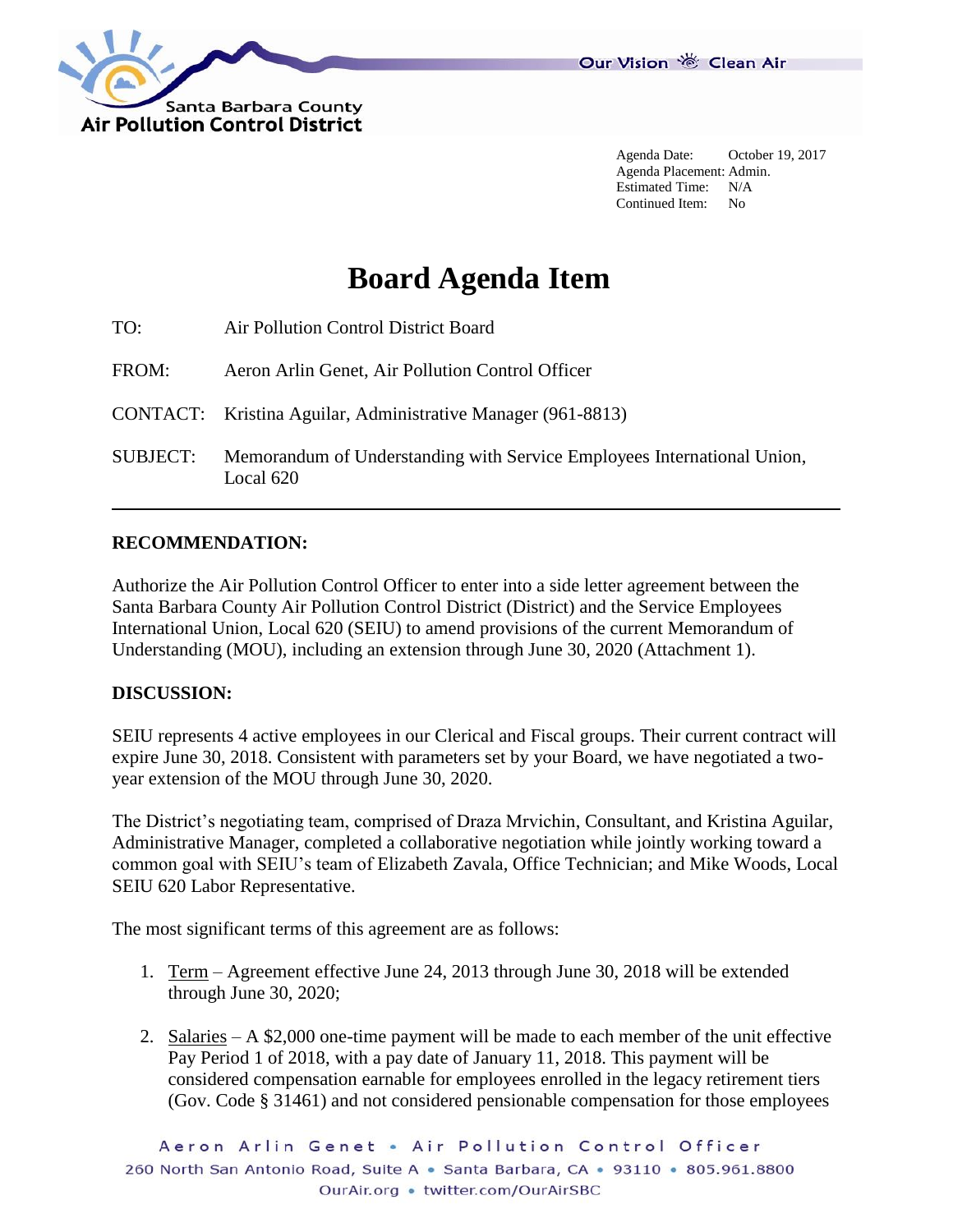enrolled in PEPRA (Gov. Code § 7522.34 (c)(3) & (c)(10));

- 3. Medical Benefits Effective January 1, 2018 the District shall contribute an additional semi-monthly benefit of \$22.33 to the employee-only premium of the medical benefit;
- 4. An agreement to a re-opener on two (2) issues for each party in both years of the extension with the MOU expiring June 30, 2020; and
- 5. An agreement of a "me too clause," which states: "If any SBCAPCD Bargaining Unit receives a total Compensation settlement, during the current bargaining cycle, greater then this settlement; then this agreement shall be adjusted upward. Total compensation shall include across the board salary movement and District medical contribution." The bargaining cycle for the purposes of the "me too clause" was the July and August 2017 re-opener discussions.

## **FISCAL IMPACT:**

During recent years the District has reduced in staff size and seen its budget process further refined. With the adoption of the Fiscal Year 2017-2018 budget, the District is able to provide an increase in benefits and a one-time payment for salary. Throughout the process, the negotiating teams worked together to create an MOU that worked for everyone, while staying within the parameters set by your Board. The below outlines the fiscal impact of these changes to SEIU:

- 1. Providing an increase in the District paid employee-only portion of the medical plan effective January 1, 2018 will have an impact for the 2017-2018 Fiscal Year of \$1,075, and then \$2,150 in subsequent Fiscal Years; and
- 2. Providing a \$2,000 one-time payment effective Pay Period 1 of 2018, with a pay date of January 11, 2018 will have an impact for the 2017-2018 Fiscal Year of \$8,000.

## **ATTACHMENT:**

- SEIU Side Letter